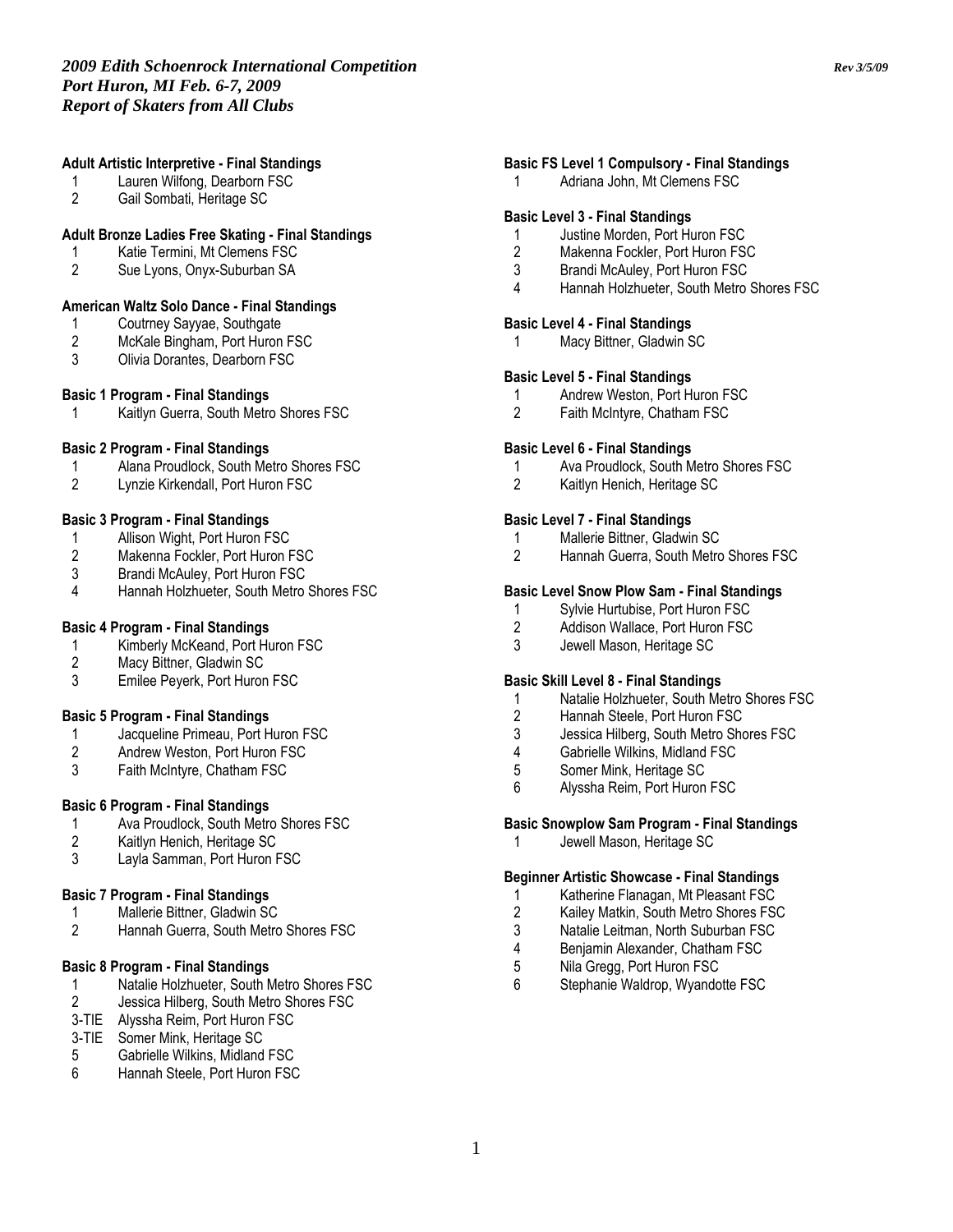# Beginner Compulsory Moves Group A - Final Standings

- 1 Jordan Robinson, Heritage SC<br>2 Emma Proudlock, South Metro
- 2 Emma Proudlock, South Metro Shores FSC
- Natalie Leitman, North Suburban FSC
- 4 Miranda Coombs, Port Huron FSC
- 5 Mehda Krishen, Port Huron FSC
- 6 Hunter MacLeod, St Clair Shores FSC

# Beginner Compulsory Moves Group B - Final Standings

- 1 Andrea Rodriguez-Rousse, Wyandotte FSC<br>2 Micheline Primeau, Port Huron FSC
- 2 Micheline Primeau, Port Huron FSC<br>3 Samantha Brehmer, Skate Company
- 3 Samantha Brehmer, Skate Company SC<br>4 Katherine Flanagan, Mt Pleasant FSC
- 4 Katherine Flanagan, Mt Pleasant FSC<br>5 Tiffany Lee, Sk8 Bay FSC
- 5 Tiffany Lee, Sk8 Bay FSC<br>6 Lauren Kozlowski, Mt Clen
- 6 Lauren Kozlowski, Mt Clemens FSC
- Siarra Louks, Port Huron FSC
- 8 Emily Bodo, Hartland Ice House

#### Beginner Test Track Free Skating Group A - Final Standings

- 1 Emma Proudlock, South Metro Shores FSC<br>2 Madison Staat, Troy Academy of FS
- 2 Madison Staat, Troy Academy of FS<br>3 Gabrielle Blake, Heritage SC
- 3 Gabrielle Blake, Heritage SC<br>4 Miranda Coombs, Port Huron
- 4 Miranda Coombs, Port Huron FSC<br>5 Chevenne Clark, Lakeland SC
- 5 Cheyenne Clark, Lakeland SC<br>6 Carly Burwell, Lakeland SC
- 6 Carly Burwell, Lakeland SC
- 7 Jade Parker, Chatham FSC<br>8 Beniamin Alexander, Chatha
- 8 Benjamin Alexander, Chatham FSC

# Beginner Test Track Free Skating Group B - Final Standings

- 1 Kennedy Davenport, Lakeland SC<br>2 Ashley Watson, Skate Company SO
- Ashley Watson, Skate Company SC
- 3 Mia Christ, Lakeland SC

#### Fiesta Tango Solo Dance - Final Standings

Gail Sombati, Heritage SC

# High Beginner Free Skating Group A - Final Standings

- 1 Emily Bodo, Hartland Ice House<br>2 Erin Sullivan, Lakeland SC
- 2 Erin Sullivan, Lakeland SC
- 3 Stephanie Waldrop, Wyandotte FSC<br>4 Siarra Louks. Port Huron FSC
- 4 Siarra Louks, Port Huron FSC<br>5 Tiffany Lee, Sk8 Bay FSC
- 5 Tiffany Lee, Sk8 Bay FSC
- 6 Mallory Vandro, St Clair Shores FSC

# High Beginner Free Skating Group B - Final Standings

- 1 Madison Steigerwald, Skate Company SC<br>2 Kayla Clinton, Heritage SC
- 2 Kayla Clinton, Heritage SC<br>3 Alicia McCallum, Detroit SC
- 3 Alicia McCallum, Detroit SC<br>4 Mehda Krishen. Port Huron
- 4 Mehda Krishen, Port Huron FSC<br>5 Lindsev Steffins, Onvx-Suburban
- 5 Lindsey Steffins, Onyx-Suburban SA

# High Beginner Free Skating Group C - Final Standings

- 1 Jordan Robinson, Heritage SC<br>2 Emily Morgan, Trov Academy o
- 2 Emily Morgan, Troy Academy of FS<br>3 Samantha Brehmer. Skate Compan
- Samantha Brehmer, Skate Company SC
- 4 Andrea Rodriguez-Rousse, Wyandotte FSC
- 5 Katherine Flanagan, Mt Pleasant FSC
- 6 Micheline Primeau, Port Huron FSC

# Intermediate and Above Artistic Showcase - Final Standings

1 Amber Rostkowski, Wyandotte FSC

# Intermediate/Novice Ladies Test Track - Final Standings

- 1 Emily Falk, Port Huron FSC<br>2 Francesca Fracassa. St Clai
- 2 Francesca Fracassa, St Clair Shores FSC

# Intermediate/Senior Spins - Final Standings

- 1 Breanne Ogrady, Skate Sarnia<br>2 Christine Elderhorst, Skate Sari
- 2 Christine Elderhorst, Skate Sarnia

# Junior/Senior Ladies Test Track - Final Standings

- 1 Megan Lepkowski, Ice House SA<br>2 Morgan Brandt. Ice House SA
- 2 Morgan Brandt, Ice House SA<br>3 Breanne Ogrady, Skate Sarnia
- Breanne Ogrady, Skate Sarnia

# Juvenile Girls Test Track - Final Standings

- 1 Alyssa Hankins, Port Huron FSC<br>2 Jorden Baglev. Skate Sarnia
- Jorden Bagley, Skate Sarnia
- 3 Madelyn Alexander, Chatham FSC
- 4 Kirsten Kelly, Port Huron FSC

# Limited Beginner Compulsory Moves - Final Standings

- 1 Kaitlin LeVesseur, Heritage SC<br>2 Mikavla Coombs. Port Huron FS
- 2 Mikayla Coombs, Port Huron FSC<br>3 Casev Fish. Mt Clemens FSC
- Casey Fish, Mt Clemens FSC

# Limited Beginner Test Track Free Skating - Final Standings

- 1 Kaitlin LeVesseur, Heritage SC<br>2 Erika Weber, Port Huron FSC
- 2 Erika Weber, Port Huron FSC
- 3 Claire Peyerk, Port Huron FSC
- 4 Olivia Berard, Lakeland SC<br>5 Mikavla Coombs. Port Huro
- Mikayla Coombs, Port Huron FSC
- 6 Alexandra Wisnewski, Lakeland SC

# Pre Juvenile Boys Free Skating - Final Standings

1 Jacob Nussle, Ice House SA

# Pre Juvenile Compulsory Moves - Final Standings

- 1 Quinn Herbison, South Metro Shores FSC<br>2 Jorden Bagley, Skate Sarnia
- 2 Jorden Bagley, Skate Sarnia<br>3 Alexis Dionne. South Metro S
- 3 Alexis Dionne, South Metro Shores FSC<br>4 Aubyn Herbison, South Metro Shores FS
- 4 Aubyn Herbison, South Metro Shores FSC<br>5 McKale Bingham. Port Huron FSC
- 5 McKale Bingham, Port Huron FSC<br>6 Jenalyn Pangborn, St Clair Shores
- Jenalyn Pangborn, St Clair Shores FSC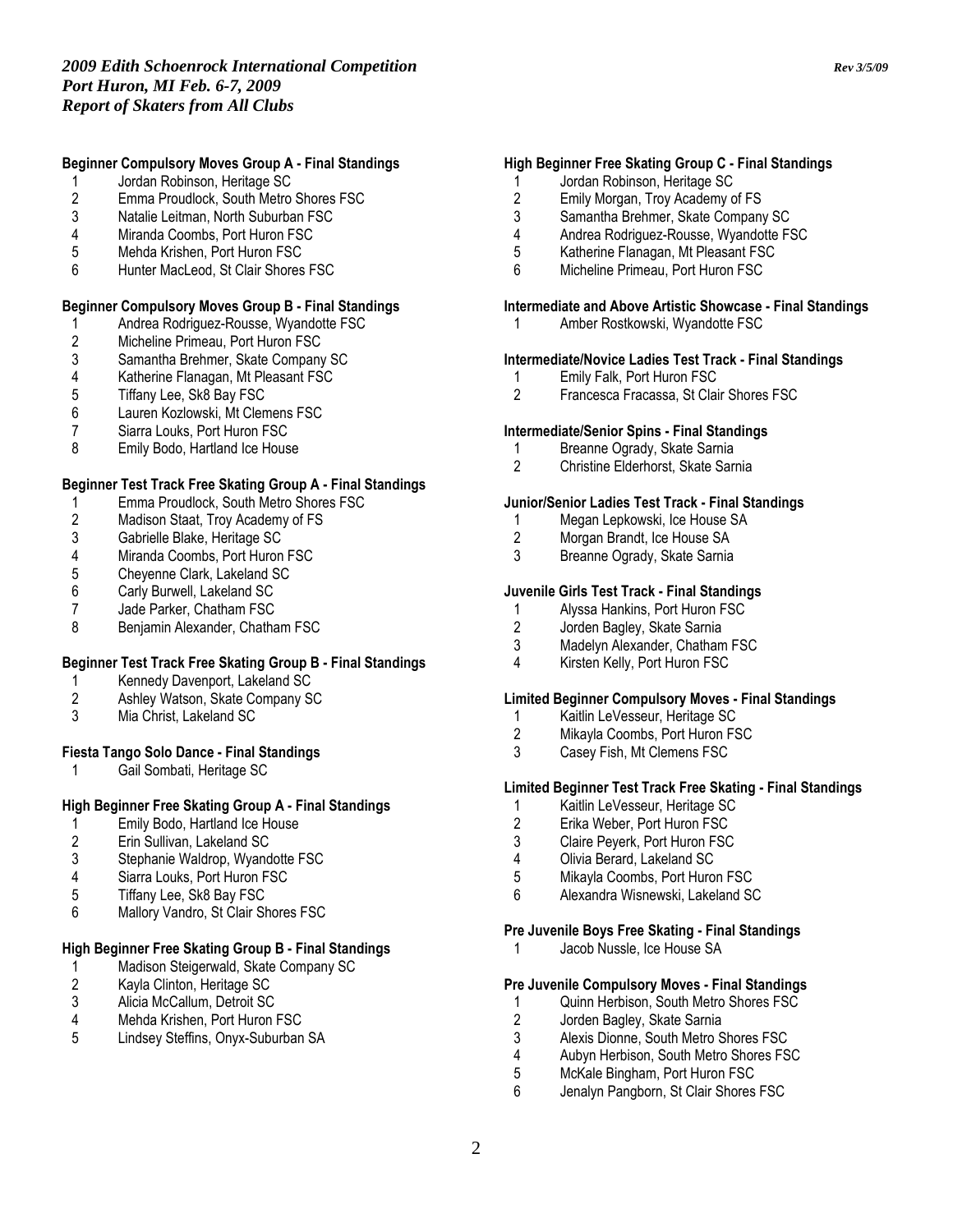# Pre Juvenile Girls Free Skating Group A - Final Standings

- 1 Megan Murphy, St Clair Shores FSC<br>2 Madison Gietzen, Onyx-Suburban SA
- 2 Madison Gietzen, Onyx-Suburban SA<br>3 Ashlvn Olson, Ice House SA
- 3 Ashlyn Olson, Ice House SA<br>4 Ouinn Herbison, South Metro
- Quinn Herbison, South Metro Shores FSC
- 5 Jenalyn Pangborn, St Clair Shores FSC

# Pre Juvenile Girls Free Skating Group B - Final Standings

- 1 Kimberly Wegner, St Clair Shores FSC<br>2 Kaytlynn Thomsen, South Metro Shores
- 2 Kaytlynn Thomsen, South Metro Shores FSC<br>3 McKale Bingham. Port Huron FSC
- 3 McKale Bingham, Port Huron FSC<br>4 Alvson Wellman. Trov Academy of
- Alyson Wellman, Troy Academy of FS

# Pre Juvenile/Juvenile Artisic Showcast - Final Standings

- 1 Madelyn Alexander, Chatham FSC<br>2 Francesca Fracassa. St Clair Shore
- 2 Francesca Fracassa, St Clair Shores FSC
- 3 Rebecca Fracassa, St Clair Shores FSC

# Pre Juvenile/Juvenile Spins - Final Standings

- 1 Kim Elderhorst, Skate Sarnia<br>2 Avery Wine, Port Huron FSC
- 2 Avery Wine, Port Huron FSC<br>3 Alyssa Hankins, Port Huron F
- 3 Alyssa Hankins, Port Huron FSC
- 4 Lindsey Lawson, Port Huron FSC<br>5 Kassandra Millner, Lakeland SC
- 5 Kassandra Millner, Lakeland SC
- 6 Kaitlin Trimpe, Berkley Royal Blades FSC

# Pre Juvenile/Juvenile Test Track - Final Standings

- 1 Paige McIntyre, Chatham FSC<br>2 Tessa Dupes. Port Huron FSC
- Tessa Dupes, Port Huron FSC

#### Pre Preliminary Compulsory Moves Group A - Final Standings

- 1 Paige Koehn, Port Huron FSC<br>2 Erin Colling, Berkley Royal Bla
- 2 Erin Colling, Berkley Royal Blades FSC<br>3 Kate Crawley, Skate Company SC
- 3 Kate Crawley, Skate Company SC<br>4 Barbara Gregg, Port Huron FSC
- 4 Barbara Gregg, Port Huron FSC<br>5 Kavla Clinton. Heritage SC
- 5 Kayla Clinton, Heritage SC

# Pre Preliminary Compuslory Moves Group B - Final Standings

- 1 Courtney Lambesis, Midland FSC<br>2 Hannah Lashbrook, Port Huron FS
- 2 Hannah Lashbrook, Port Huron FSC
- 3 Haley Kay, South Metro Shores FSC<br>4 Isabella Colasanti, Ice House SA
- 4 Isabella Colasanti, Ice House SA
- 
- 5 Angela Brooks, Ice House SA<br>6 **Bennifer Poster South Metro S** Jennifer Poster, South Metro Shores FSC

# Pre Preliminary Free Skating Group A - Final Standings

- 
- 1 Samantha Lee, Mt Clemens FSC<br>2 Barbara Gregg, Port Huron FSC
- 2 Barbara Gregg, Port Huron FSC<br>3 Kassie Burgor. South Metro Shor
- 3 Kassie Burgor, South Metro Shores FSC
- 4 Heidi Washburn, St Clair Shores FSC<br>5 Kendvll Lavant. Mt Clemens FSC
- 5 Kendyll Lavant, Mt Clemens FSC<br>6 Abigail Biehl. Ice Box FSC
- 6 Abigail Biehl, Ice Box FSC<br>7 Emma Peck, St Clair Shore Emma Peck, St Clair Shores FSC

# Pre Preliminary Free Skating Group B - Final Standings

- 1 Breanna Boone, Mt Clemens FSC<br>2 Courtney Lambesis, Midland FSC
- 2 Courtney Lambesis, Midland FSC<br>3 Mackenzie Lam. Berkley Royal Bla
- Mackenzie Lam, Berkley Royal Blades FSC
- 4 Shae Andrews, South Metro Shores FSC
- 5 Andrea MacMichael, Berkley Royal Blades FSC
- 6 MacKenzie Clark, St Clair Shores FSC

# Pre Preliminary Spins - Final Standings

- 1 Barbara Gregg, Port Huron FSC<br>2 Abigail Biehl. Ice Box FSC
- 2 Abigail Biehl, Ice Box FSC<br>3 Kathrvn Shaw, Port Huron
- Kathryn Shaw, Port Huron FSC
- 4 Katlin Watson, Port Huron FSC
- 5 Siarra Louks, Port Huron FSC

#### Pre Preliminary Test Track Group A - Final Standings

- 1 Hayley Marlow, St Clair Shores FSC<br>2 Kathryn Shaw, Port Huron FSC
- 2 Kathryn Shaw, Port Huron FSC<br>3 Brianna Lachance, Chatham FS
- Brianna Lachance, Chatham FSC
- 4 Taylor Tison, Lakeland SC<br>5 Natalie Leitman North Sub
- 5 Natalie Leitman, North Suburban FSC

## Pre Preliminary Test Track Group B - Final Standings

- 1 Brittney Leist, Lakeland SC<br>2 Angela Brooks, Ice House S
- 2 Angela Brooks, Ice House SA<br>3 Isabella Colasanti. Ice House
- 3 Isabella Colasanti, Ice House SA<br>4 Haley Kay, South Metro Shores F
- 4 Haley Kay, South Metro Shores FSC<br>5 Julia Henderson, North Suburban FS
- 5 Julia Henderson, North Suburban FSC
- 6 Jennifer Poster, South Metro Shores FSC

#### Pre Preliminary/Preliminary Artisic Showcase - Final Standings

- 1 Madeleine Gallagher, Sk8 Bay FSC<br>2 Kathrvn Shaw. Port Huron FSC
- 2 Kathryn Shaw, Port Huron FSC<br>3 Morgan Anderson, Berklev Rova
- 3 Morgan Anderson, Berkley Royal Blades FSC
- Alyson Wellman, Troy Academy of FS

#### Preliminary Compulsory Moves Group A - Final Standings

- 1 Shae Andrews, South Metro Shores FSC<br>2 Mackenzie Lam. Berklev Roval Blades FS
- Mackenzie Lam, Berkley Royal Blades FSC

# Preliminary Compulsory Moves Group B - Final Standings

- 1 Piper Cook, Skate Company SC
- 2 Kassie Burgor, South Metro Shores FSC
- 3 Courtney Guilbault-Amey, Port Huron FSC<br>4 Abigail Biehl. Ice Box FSC
- 4 Abigail Biehl, Ice Box FSC<br>5 Kaitlin Trimpe, Berkley Roy
- 5 Kaitlin Trimpe, Berkley Royal Blades FSC

#### Preliminary Girls Free Skating Group A - Final Standings

- 1 Erika Ouchi, Detroit SC<br>2 Jacquelyn Green. Detro
- 2 Jacquelyn Green, Detroit SC<br>3 Piper Cook, Skate Company
- 3 Piper Cook, Skate Company SC<br>4 Kaitlin Trimpe, Berkley Royal Bla
- 4 Kaitlin Trimpe, Berkley Royal Blades FSC<br>5 Aubyn Herbison. South Metro Shores FSC
- 5 Aubyn Herbison, South Metro Shores FSC<br>6 Alexandria Noel Mt Clemens FSC
- 6 Alexandria Noel, Mt Clemens FSC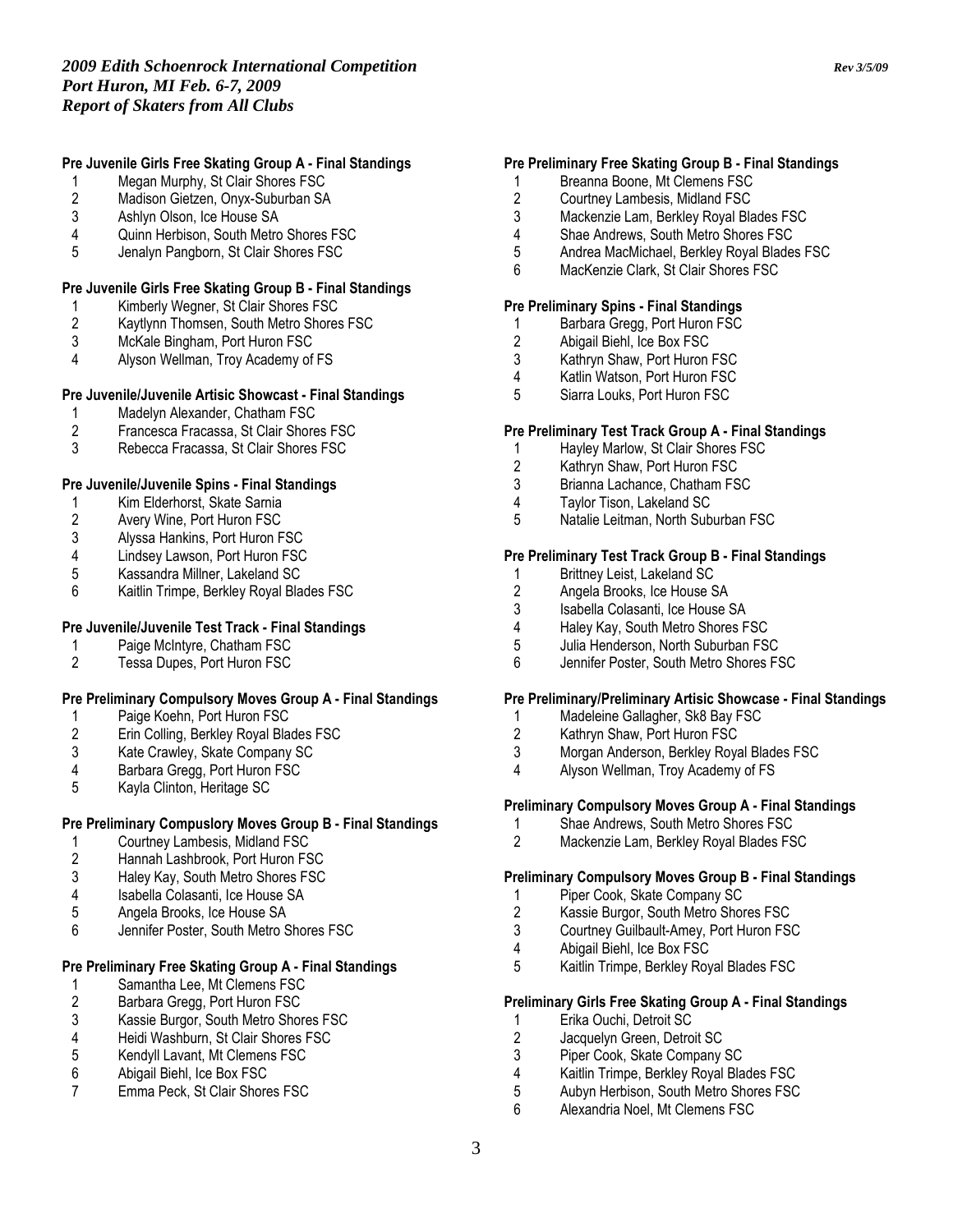# Preliminary Girls Free Skating Group B - Final Standings

- 1-TIE Coutrney Sayyae, Southgate
- 1-TIE Alexis Dionne, South Metro Shores FSC<br>3 Mina Yarmane. Detroit SC
- 3 Mina Yarmane, Detroit SC
- 4 Katie Butler, St Clair Shores FSC<br>5 Courtney Guilbault-Amey, Port Hu
- 5 Courtney Guilbault-Amey, Port Huron FSC
- 6 Morgan Anderson, Berkley Royal Blades FSC

#### Preliminary Spins - Final Standings

- 1 Hope Thompson, Port Huron FSC<br>2 Jacob Nussle, Ice House SA
- Jacob Nussle, Ice House SA

# Preliminary Test Track Group A - Final Standings

- 1 Madeleine Gallagher, Sk8 Bay FSC<br>2 Erin Colling, Berkley Royal Blades F
- 2 Erin Colling, Berkley Royal Blades FSC<br>3 Katherine Pudduck, Lakeland SC
- 3 Katherine Pudduck, Lakeland SC<br>4 Kate Crawley, Skate Company SC
- 4 Kate Crawley, Skate Company SC<br>5 Paige Koehn, Port Huron FSC
- Paige Koehn, Port Huron FSC
- 6 Kailey Matkin, South Metro Shores FSC

# Preliminary Test Track Group B - Final Standings

- 1 Morgan Lavant, Mt Clemens FSC<br>2 Julia Triebwasser, Arctic FSC
- 2 Julia Triebwasser, Arctic FSC<br>3 Hannah Levy, Lakeland SC
- 3 Hannah Levy, Lakeland SC
- 4 Hannah Lashbrook, Port Huron FSC

# Rocker Foxtrot Solo Dance - Final Standings

- 1 Coutrney Sayyae, Southgate<br>2 Olivia Dorantes. Dearborn FS
- 2 Olivia Dorantes, Dearborn FSC

#### Willow Waltz Solo Dance - Final Standings

1 Gail Sombati, Heritage SC